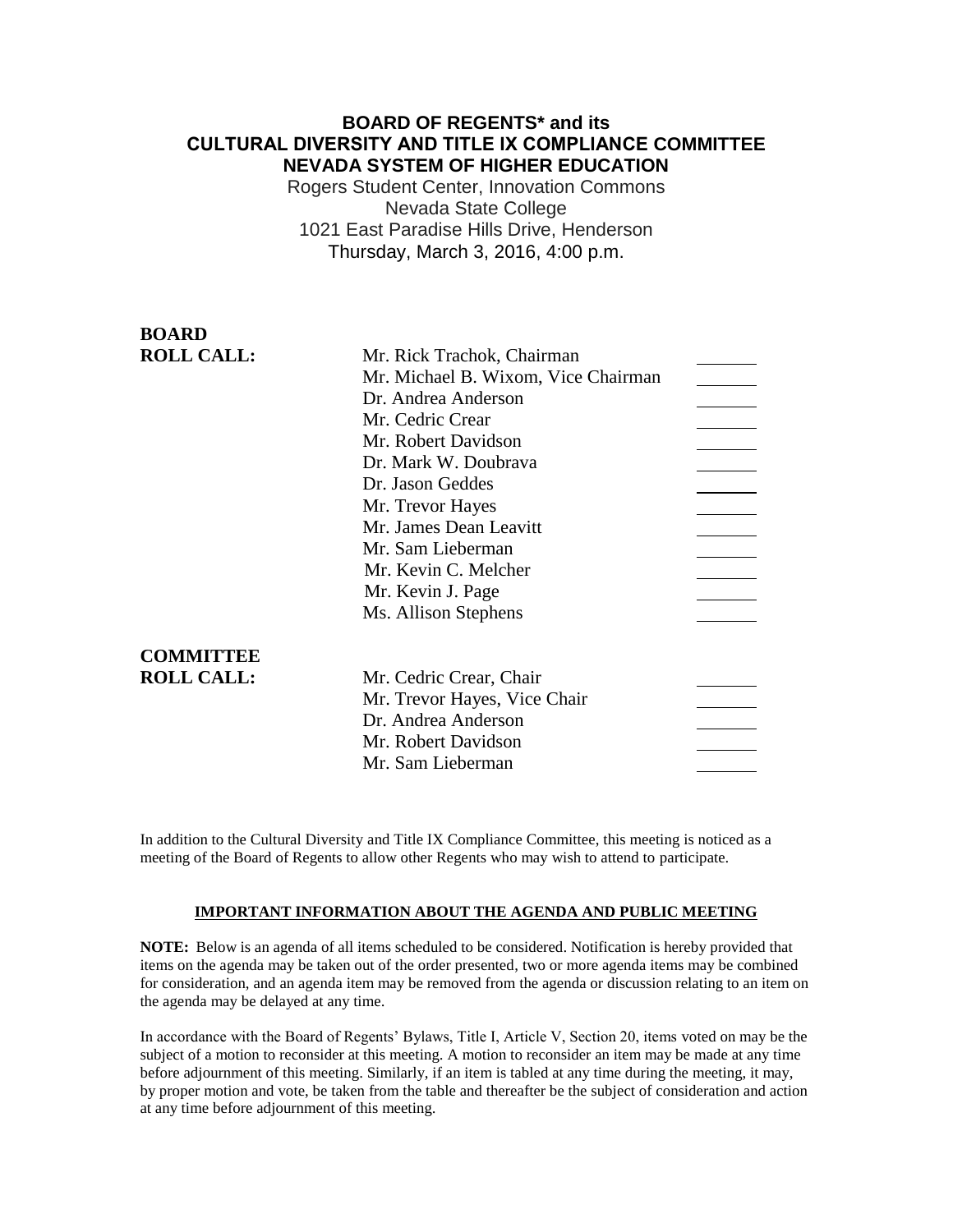### Cultural Diversity and Title IX Compliance Committee Agenda Page 2 03/03/16

\*The Board of Regents, at its regularly scheduled meetings, meets concurrently with its Committees (the Academic, Research and Student Affairs Committee; the Audit Committee; the Business, Finance and Facilities Committee; the Cultural Diversity and Title IX Compliance Committee; the Investment Committee; and the Health Sciences System Committee). The Board's Committee meetings take place in accordance with the agendas published for those Committees. Regents who are not members of the Committees may attend the Committee meetings and participate in the discussion of Committee agenda items. However, action items will only be voted on by the members of each Committee, unless a Regent is temporarily made a member of that Committee under Board of Regents' Bylaws, Title 1, Article VI, Section 6. The full Board of Regents will consider Committee action items in accordance with the Board of Regents' agenda published for the current or for a subsequent meeting.

In accordance with the Board of Regents' Bylaws, Title 1, Art. V, Section 13, a quorum may be gained by telephonic hookup.

Some agenda items are noted as having accompanying reference material. Reference material may be accessed on the electronic version of the agenda by clicking the reference link associated with a particular item. The agenda and associated reference material may also be accessed on the Internet by visiting the Board of Regents' website at:

### <http://system.nevada.edu/Nshe/index.cfm/administration/board-of-regents/meeting-agendas/>

Many public libraries have publicly accessible computer terminals. Copies of the reference material and any additional support materials that are submitted to the Board of Regents' Office and then distributed to the members of the Board of Regents after the mailing of this agenda but before the meeting, will be made available as follows: 1. Copies of any such materials are available at the Board of Regents' Office at 2601 Enterprise Road, Reno, Nevada, and the Board of Regents' Office at 4300 S. Maryland Parkway, Las Vegas, Nevada. A copy may be requested by calling Patty Rogers at (775) 784-3464; 2. Copies of any such materials will also be available at the meeting site.

Reasonable efforts will be made to assist and accommodate physically disabled persons attending the meeting. Please call the Board office at (775) 784-4958 in advance so that arrangements may be made.

### **1. PUBLIC COMMENT INFORMATION ONLY**

Public comment will be taken during this agenda item. No action may be taken on a matter raised under this item until the matter is included on an agenda as an item on which action may be taken. Comments will be limited to three minutes per person. Persons making comment will be asked to begin by stating their name for the record and to spell their last name. The Committee Chair may elect to allow additional public comment on a specific agenda item when that agenda item is being considered.

In accordance with Attorney General Opinion No. 00-047, as restated in the Attorney General's Open Meeting Law Manual, the Chair may prohibit comment if the content of that comment is a topic that is not relevant to, or within the authority of, the Board of Regents, or if the content is willfully disruptive of the meeting by being irrelevant, repetitious, slanderous, offensive, inflammatory, irrational or amounting to personal attacks or interfering with the rights of other speakers.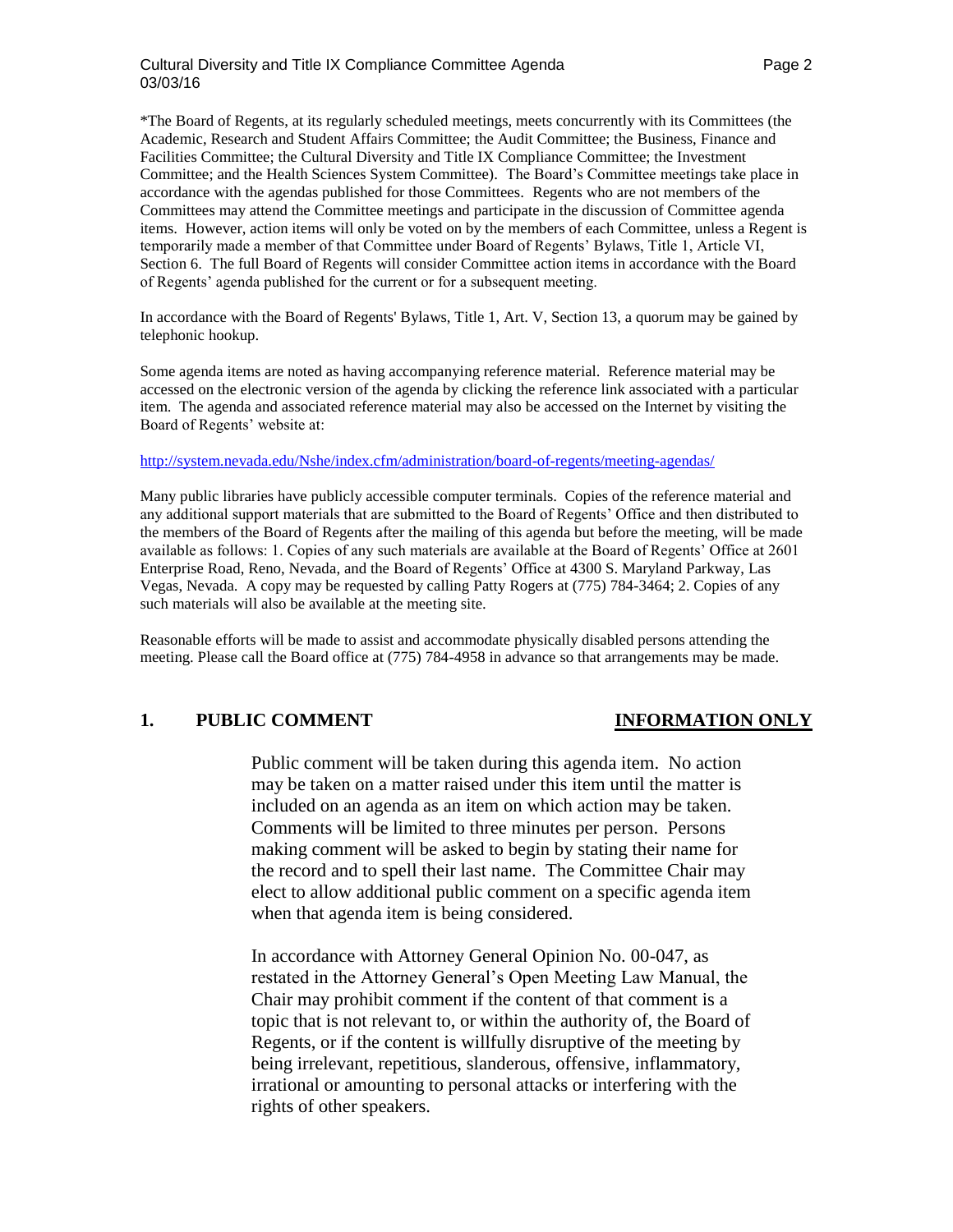## **2. MINUTES FOR POSSIBLE ACTION**

Request is made for approval of the minutes from the December 4, 2015, meeting. *[\(Ref. CD-2\)](http://system.nevada.edu/tasks/sites/Nshe/assets/File/BoardOfRegents/Agendas/2016/mar-mtgs/cdix-refs/CD-2.pdf)*

*ESTIMATED TIME: 5 mins.*

# **3. CSN BUMP UP STUDENT MENTORING INFORMATION ONLY PROGRAM**

Mr. James McCoy, Associate Vice President, Academic Affairs, CSN, and Mr. Andrew-Bryce Hudson, Minority Male Mentoring Coordinator, CSN, will present CSN's Bump Up Student Mentoring Program, a student success initiative focusing on minority males. *[\(Ref. CD-3\)](http://system.nevada.edu/tasks/sites/Nshe/assets/File/BoardOfRegents/Agendas/2016/mar-mtgs/cdix-refs/CD-3.pdf)*

*ESTIMATED TIME: 15 mins.*

### **4. TITLE IX TRAINING EFFORTS INFORMATION ONLY**

Vice Chancellor for Legal Affairs Brooke Nielsen will report on Title IX training efforts throughout NSHE institutions.

*ESTIMATED TIME: 10 mins.*

# **5. NORTHERN NEVADA DIVERSITY INFORMATION ONLY SUMMIT**

Ms. Patricia Richard, acting Chief Diversity Officer, UNR, will report on planning activities for the Northern Nevada Diversity Summit, April 6-7, 2016, at UNR.

*ESTIMATED TIME: 15 mins.*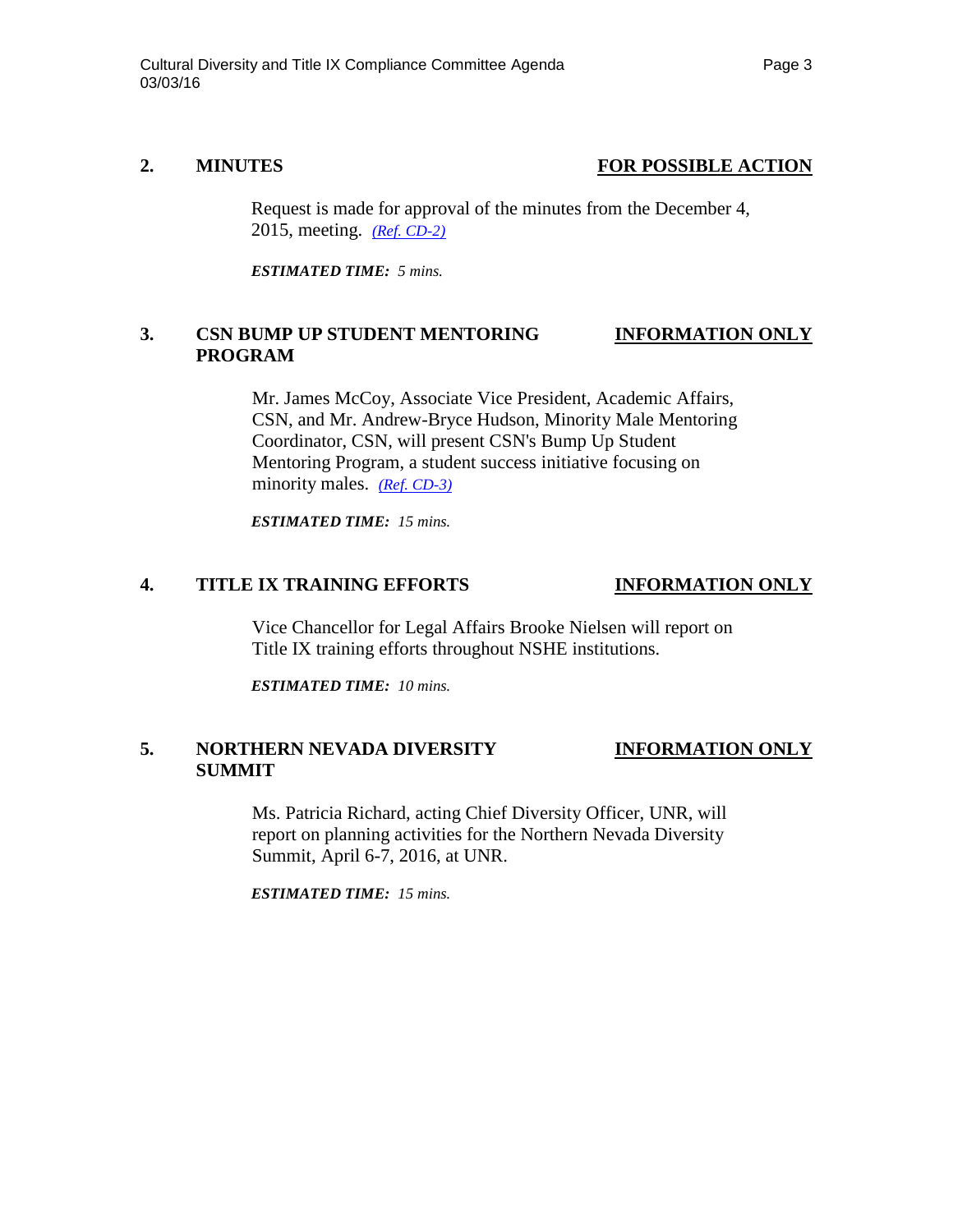## **6. EQUITY, DIVERSITY AND INCLUSION INFORMATION ONLY COUNCIL**

Co-Chairs Ms. Lilly Leon Vicks, Coordinator for Student Life, WNC, and Ms. Maria Marinch, Executive Director of Community Relations, Diversity and Multicultural Affairs, CSN, will report on the recent work of the Council. The report will include an update of the System-wide diversity master plan, efforts to examine best practices for hiring, retaining and promoting diverse faculty and the Status of Women Conference.

*ESTIMATED TIME: 5 mins.*

# **7. DISABILITY RESOURCE CENTERS INFORMATION ONLY**

Regent Sam Lieberman will lead a discussion on clarifying the parameters of a presentation to be provided by NSHE Disability Resource Centers at the June 2016 Cultural Diversity and Title IX Compliance Committee meeting.

*ESTIMATED TIME: 5 mins.*

# **8. NEW BUSINESS INFORMATION ONLY**

Items for consideration at future meetings may be suggested. Any discussion of an item under "New Business" is limited to description and clarification of the subject matter of the item, which may include the reasons for the request.

*ESTIMATED TIME: 5 mins.*